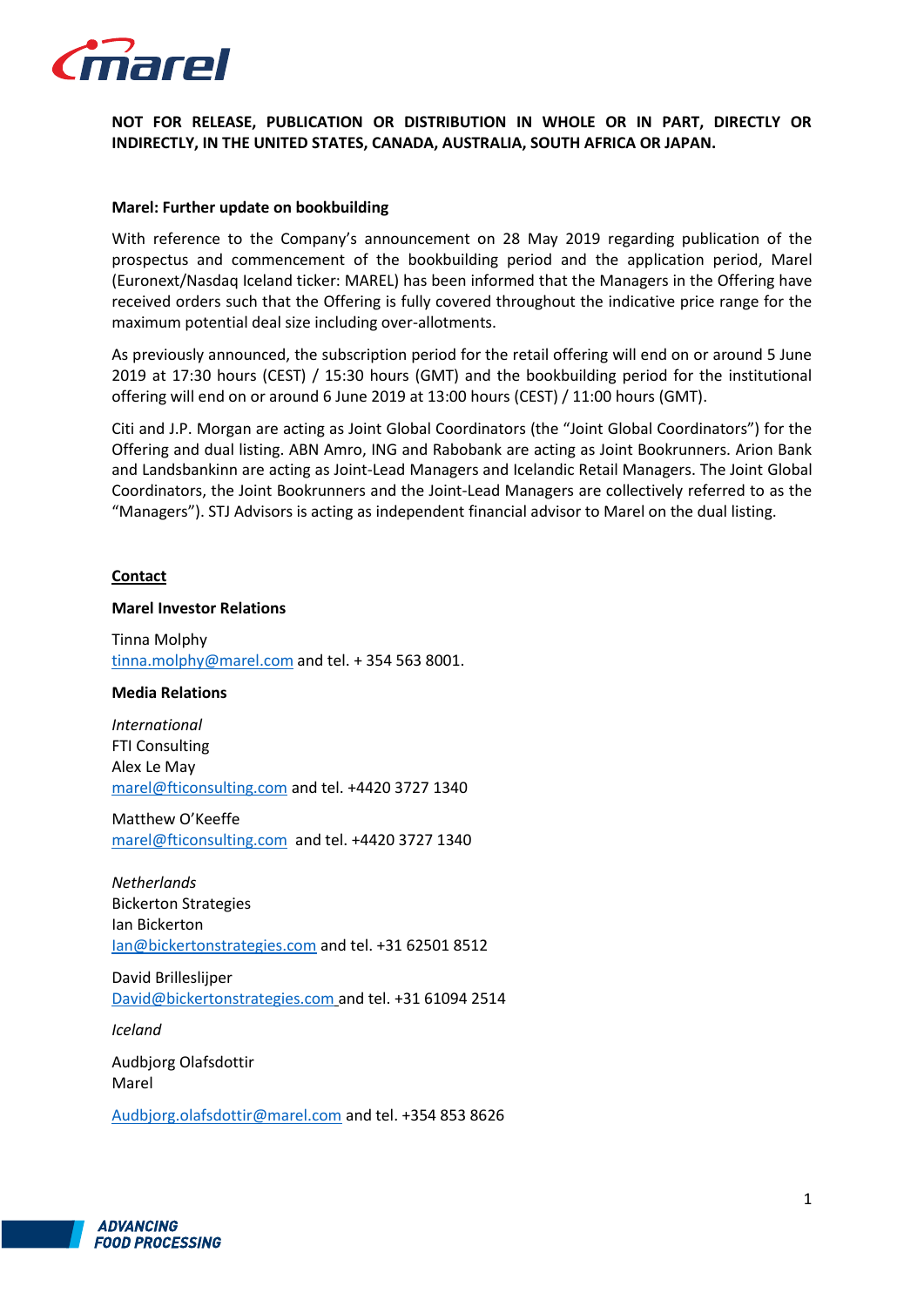

# **About Marel**

Marel is a leading global provider of advanced food processing equipment, systems, software and services to the poultry, meat and fish industries. Our united team of more than 6,000 employees in over 30 countries delivered EUR 1.2 billion in revenues in 2018. Annually, Marel invests around 6% of revenues in innovation. By continuously advancing food processing, we enable our customers to increase yield and throughput, ensure food safety and improve sustainability in food production. Marel was listed on NASDAQ Iceland in 1992 and has around 2,500 shareholders.

# **DISCLAIMER**

These materials are not for release, distribution or publication, whether directly or indirectly and whether in whole or in part, into or in the United States, Canada, Australia, South Africa or Japan or any (other) jurisdiction where to do so would constitute a violation of the relevant laws of such jurisdiction.

These materials are for information purposes only and are not intended to constitute, and should not be construed as, an offer to sell or a solicitation of any offer to buy the securities of Marel hf. (the "**Company**", and such securities, the "**Securities**") in the United States, Canada, Australia, South Africa or Japan or in any other jurisdiction in which such offer, solicitation or sale would be unlawful prior to registration, exemption from registration or qualification under the securities laws of such jurisdiction.

The Securities are not and will not be registered under the U.S. Securities Act of 1933, as amended (the "**Securities Act**") and may not be offered or sold in the United States absent registration or an exemption from the registration requirements of the Securities Act. The Company has no intention to register any part of the offering in the United States or make a public offering of Securities in the United States.

In the United Kingdom, this document and any other materials in relation to the Securities is only being distributed to, and is only directed at, and any investment or investment activity to which this document relates is available only to, and will be engaged in only with, "qualified investors" (as defined in section 86(7) of the Financial Services and Markets Act 2000) and who are (i) persons having professional experience in matters relating to investments who fall within the definition of "investment professionals" in Article 19(5) of the Financial Services and Markets Act 2000 (Financial Promotion) Order 2005 (the "**Order**"); or (ii) high net worth entities falling within Article 49(2)(a) to (d) of the Order (all such persons together being referred to as "relevant persons"). Persons who are not relevant persons should not take any action on the basis of this document and should not act or rely on it.

The Company has not authorised any offer to the public of Securities in any Member State of the European Economic Area other than the Netherlands. With respect to any Member State of the European Economic Area, other than the Netherlands, which has implemented the Prospectus Directive (each a "**Relevant Member State**"), no action has been undertaken or will be undertaken to make an offer to the public of Securities requiring publication of a prospectus in any Relevant Member State. As a result, the Securities may only be offered in Relevant Member States (i) to any legal entity which is a qualified investor as defined in the Prospectus Directive; or (ii) in any other circumstances falling within Article 3(2) of the Prospectus Directive. For the purpose of this paragraph, the expression "offer of securities to the public" means the communication in any form and by any means of sufficient information on the terms of the offer and the Securities to be offered so as to enable the investor to decide to exercise, purchase or subscribe for the Securities, as the same may be varied in that Member State by any measure implementing the Prospectus Directive in that Member State and the expression "Prospectus Directive" means Directive 2003/71/EC (and amendments thereto, including Directive